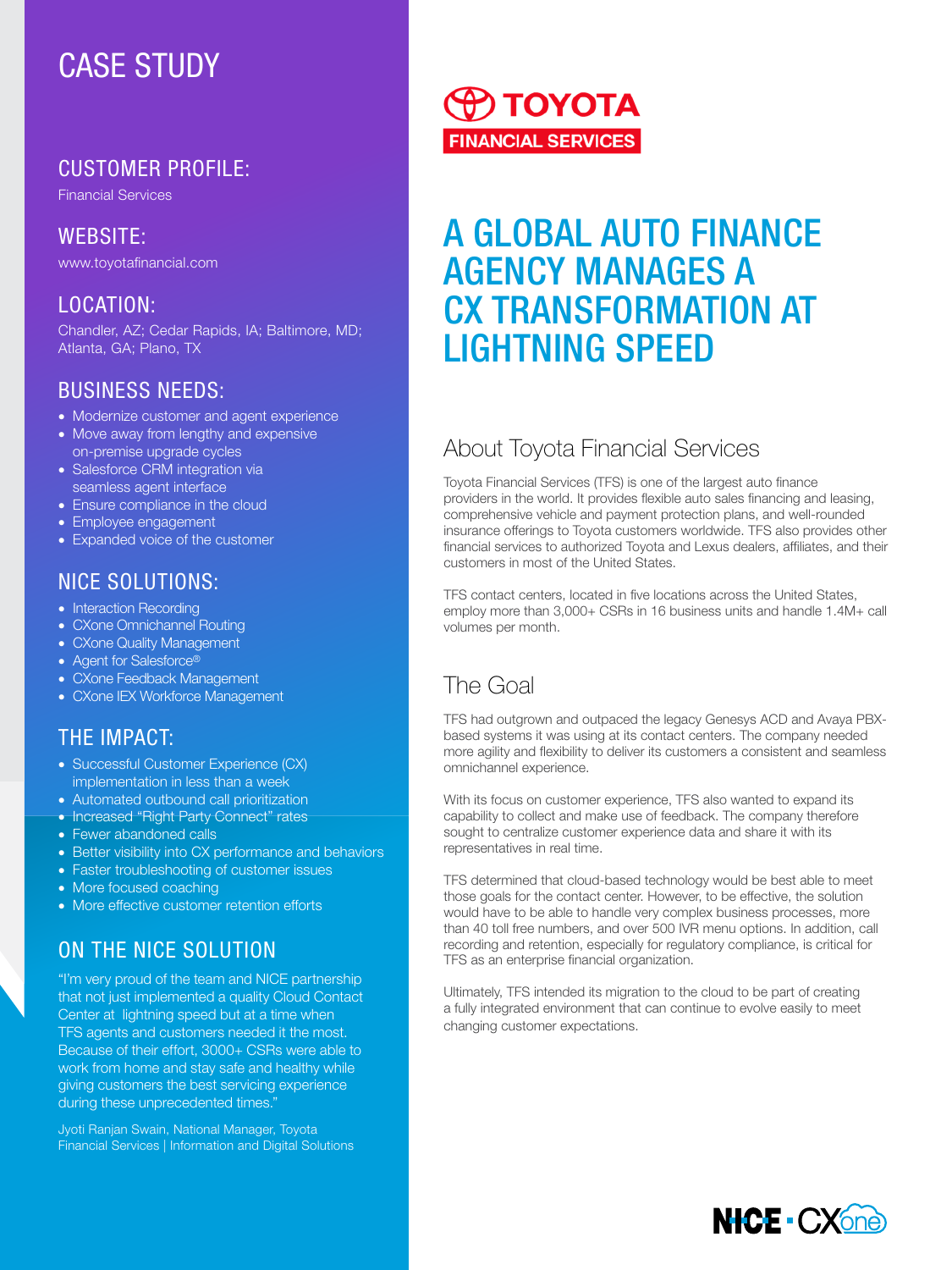

#### The Solution

TFS carried out a review of available options on the market and noted that NICE CXone is both the leading cloud-based customer experience platform and has a proven track record of successful migrations. The latter data point was especially important given the scale of the planned transition.

In addition, TFS conducted an in-house comparative evaluation and found NICE CXone to be the most agile and functionally robust. Among the key deciding factors was the maturity of the available integration of NICE CXone and the Salesforce platform. Another was the analytics capabilities of NICE CXone Feedback Management, the core of the NICE CXone voice of the customer platform, with the world's largest set of CX performance data.

TFS began with a pilot deployment in a single business unit; however, the company adopted the entire NICE CXone call center ecosystem, from call routing to voice and survey analytics to quality and workforce management. On the other hand, there was a concern with rolling the solutions out to 16 business units and six contact centers too quickly, which could risk negatively impacting the customer experience during the transition. The company therefore developed an innovative technical solution to keep customer history and call context intact during the migration to the new platform.

The TFS insurance division used NICE CXone Feedback Management to obtain feedback they never had before. A survey was set up to hear directly from Toyota dealers about their experience with TFS representatives.

In addition to that new layer of customer experience information, TFS integrated interaction recordings and survey results. Thanks to the CXone suite's inherent integration, surveys of Toyota customers or dealers include an attached recording of their interaction with TFS, which is accessible at the click of a button.

#### But then, COVID-19 struck

TFS chose NICE CXone and had a detailed implementation plan in place - and then COVID-19 struck. Suddenly, the entire workforce of six contact centers was sent to work from home for the first time in the company's history.

The original NICE CXone deployment was meant to take several months, with measured, deliberate progress to avoid disruptions to customer experience. In the unprecedented new circumstances, the concern for customer experience demanded the opposite approach: a rapid transition so TFS agents would be able to continue providing the expected contact center services.

An implementation of up to four months was to be squeezed into less than a week.

It was a process of continuous improvement, even as agents were receiving company-supplied laptops. Employees are simultaneously learning their way around new hardware, software, workflows and work-from-home protocols.

One of the most important technologies introduced at the time was a new softphone, embedded in the Salesforce environment with NICE CXone integration capabilities. CXone Personal Connection, a predictive dialer, made it possible for TFS to continue its operations as before in a work-from-home environment.

On top of those pressures, the pandemic also led to a whole new line of inquiries and issues among customers contacting TFS. The number of incoming calls expected during and immediately after the original rollout timeline was estimated based on past experience. In practice, however, the call volume during the pandemic was at an intense 200%.

## The Results

Despite the lightning speed and unprecedented transitions, TFS successfully delivered the NICE CXone platform to 3,000 agents in less than a week.

"Timing of our transition was critical in transitioning our team members to work from home during the onset of the pandemic," said Maria Brink, General Manager of TFS Customer Service Center. "The leadership team believes the transition went smoothly and were able to quickly get our team members home and working very quickly."

TFS leadership credited three factors in their success.

The support: From the initial, pre-COVID planning to the unexpectedly concentrated deployment to the managed support afterwards, "the partnership between the NICE CXone and TFS IT teams was excellent," according to TFS Business Information Officer Gordon McGrath.

The technology: TFS representatives can log in from anywhere and use the headset to take or make calls with the same ease as in the office.

The agents: "It wouldn't have been possible without their support and ability to adjust," said Jyoti Swain, TFS Domain Information Officer, who managed and led this Contact Center deployment from IT. As he put it, the TFS contact center teams had to go through all the stages of change management within 48 hours.

#### About NICE

NICE (Nasdaq:NICE) is the worldwide leading provider of both cloud and on-premises enterprise software solutions that empower organizations to make smarter decisions based on advanced analytics of structured and unstructured data.

NICE helps organizations of all sizes deliver better customer service, ensure compliance, combat fraud and safeguard citizens.

Over 22,000 organizations in more than 150 countries, including over 80 of the Fortune 100 companies, are using NICE solutions. www.nice.com